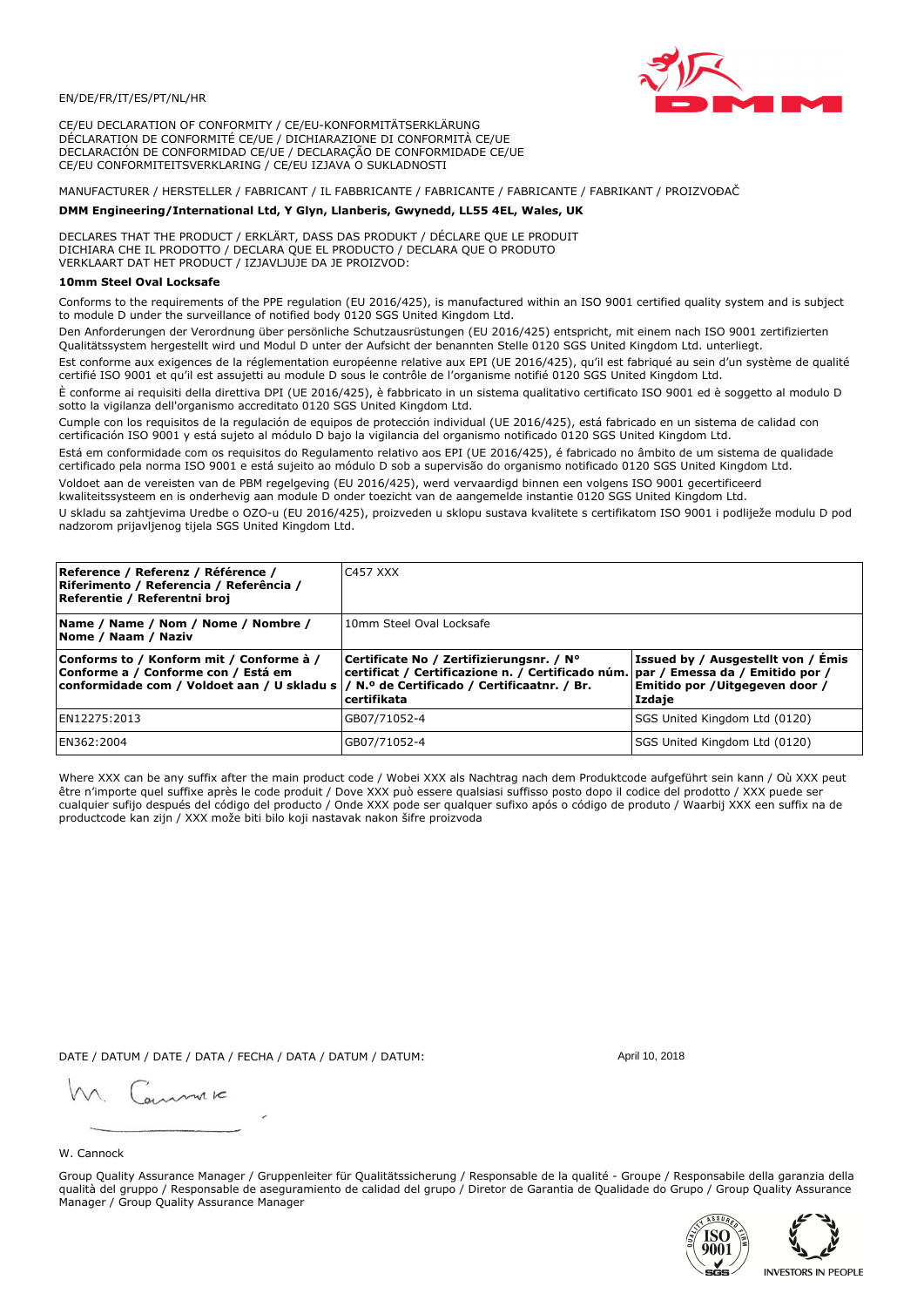

CE/EU-SAMSVARSERKLÆRING / CE/EU-FÖRKLARING OM ÖVERENSSTÄMMELSE CE/EU-VAATIMUSTENMUKAISUUSVAKUUTUS / CE/EU-OVERENSSTEMMELSESERKLÆRING DEKLARACJA ZGODNOŚCI WE/UE / CE/EU PROHLÁŠENÍ O SHODĚ CE/EÚ VYHLÁSENIE O ZHODE / DIKJARAZZJONI TA' KONFORMITÀ TAL-KE/UE

PRODUSENT / TILLVERKAREN / VALMISTAJA / PRODUCENT / PRODUCENT / VÝROBCE / VÝROBCA / IL-MANIFATTUR

### DMM Engineering/International Ltd, Y Glyn, Llanberis, Gwynedd, LL55 4EL, Wales, UK

ERKLÆRER AT PRODUKTET / INTYGAR ATT PRODUKTEN / VAKUUTTAA, ETTÄ TÄMÄ TUOTE / ERKLÆRER, AT PRODUKTET / OŚWIADCZA, ŻE<br>WYRÓB / PROHLAŠUJE, ŽE PRODUKT / VYHLASUJE, ŽE VÝROBOK / JIDDIKJARA LI L-PRODOTT:

Overholder kravene i PVU-forordningen (EU 2016/425), er produsert innenfor et ISO 9001-sertifisert kvalitetssystem og er underlagt modul D<br>under overvåkning av teknisk kontrollorgan 0120 SGS United Kingdom Ltd.

Uppfyller kraven för PPE-reglerna (EU 2016/425), tillverkas inom ett ISO 9001-certifierat kvalitetssystem och är föremål för modul D under övervakning av anmält organ 0120 SGS United Kingdom Ltd.

Noudattaa henkilönsuojaimia koskevan asetuksen (EU 2016/425) vaatimuksia, on valmistettu ISO 9001 -sertifioidun laatujärjestelmän mukaisesti ja että siihen sovelletaan ilmoitetun laitoksen 0120 SGS United Kingdom Ltd.:in alaista D-moduulia.

Overholder kravene i forordningen om personlige værnemidler (EU 2016/425), er fremstillet i inden for det certificerede ISO 9001kvalitetssystem, og er underlagt modul D under overvågning af det bemyndigede organ 0120 SGS United Kingdom Ltd.

Spełnia wymogi rozporządzenia w sprawie środków ochrony indywidualnej (UE 2016/425), jest produkowany w ramach systemu jakości zgodnego z ISO 9001 i podlega modułowi D pod nadzorem jednostki notyfikowanej 0120 SGS United Kingdom Ltd.

Zařízení splňuje požadavky nařízení o osobních ochranných prostředcích 2016/425, je vyrobeno v systému řízení jakosti certifikovaném podle normy ISO 9001 a podléhá modulu D pod dohledem notifikované osoby č. 0120, SGS United Kingdom Ltd.

Spĺňa požiadavky Nariadenia Európskeho parlamentu a Rady (EÚ) 2016/425 o osobných ochranných prostriedkoch, je vyrobený v rámci systému kvality certifikovaného podľa normy ISO 9001 a podlieha modulu D pod dohľadom notifikovaného orgánu č. 0120, SGS Únited Kingdom Ltd. Jikkonforma mar-rekwiżit tar-Regolament dwar il-PPE (UE 2016/425), u huwa manifatturat f'sistema ta' kwalità certifikata għall-ISO 9001 u soggett ghall-modulu D taht is-sorveljanza tal-korp notifikat 0120 SGS United Kingdom Ltd.

| <b>Referanse / Referens / Viite / Reference / Nr C457 XXX</b><br>referencyjny / Reference / Značka /<br>Referenza                                                                                                |                                                                                                         |                                                                                                         |
|------------------------------------------------------------------------------------------------------------------------------------------------------------------------------------------------------------------|---------------------------------------------------------------------------------------------------------|---------------------------------------------------------------------------------------------------------|
| Navn / Namn / Nimi / Navn / Nazwa /<br>Jméno / Názov / Isem                                                                                                                                                      | 10mm Steel Oval Locksafe                                                                                |                                                                                                         |
| Overholder / Uppfyller kraven för / Vakuus<br>myönnetty perustuen standardiin: /<br>Overholder / Spełnia wymogi / Je ve shodě s $ \tilde{C} $ . certifikátu / Certifikat Nru<br>/ Je v zhode s / Jikkonforma ma' | Sertifikatnr. / Certifikatnr. / Sertifikaattinro /<br>Certifikat nr. / Certyfikat nr / Č. certifikátu / | Utstedt av / Utfärdat av /<br>Myöntänyt / Udstedt af / Wydany<br>przez / Vydal / Vydal / Mahrug<br>minn |
| EN12275:2013                                                                                                                                                                                                     | GB07/71052-4                                                                                            | SGS United Kingdom Ltd (0120)                                                                           |
| EN362:2004                                                                                                                                                                                                       | GB07/71052-4                                                                                            | SGS United Kingdom Ltd (0120)                                                                           |

Der XXX kan være ethvert suffiks etter produktkoden / Där XXX kan vara valfri ändelse efter produktkoden / Jossa XXX voi olla mikä tahansa tuotekoodin jälkeen tuleva liite. / Hvor XXX kan være ethvert suffiks efter produktkoden / gdzie XXX može być dowolnym przyrostkiem po kodzie<br>produktu / Kde XXX může být jakákoliv přípona za kódem produktu / Kde XXX môže b jkun kwalunkwe suffiss wara l-kodići tal-prodott

DATO / DATUM / PÄIVÄMÄÄRÄ / DATO / DATA / DATUM / DÁTUM / DATA:

April 10, 2018

annuic

W. Cannock

Group Quality Assurance Manager / Group Quality Assurance Manager / Group Quality Assurance Manager / Group Quality Assurance Manager / Kierownik ds. Zarządzania Jakością Grupy / Group Quality Assurabce Manager / Manažér riadenia kvality v rámci skupiny / Maniger tal-Assigurazzjoni tal-Kwalità tal-Grupp